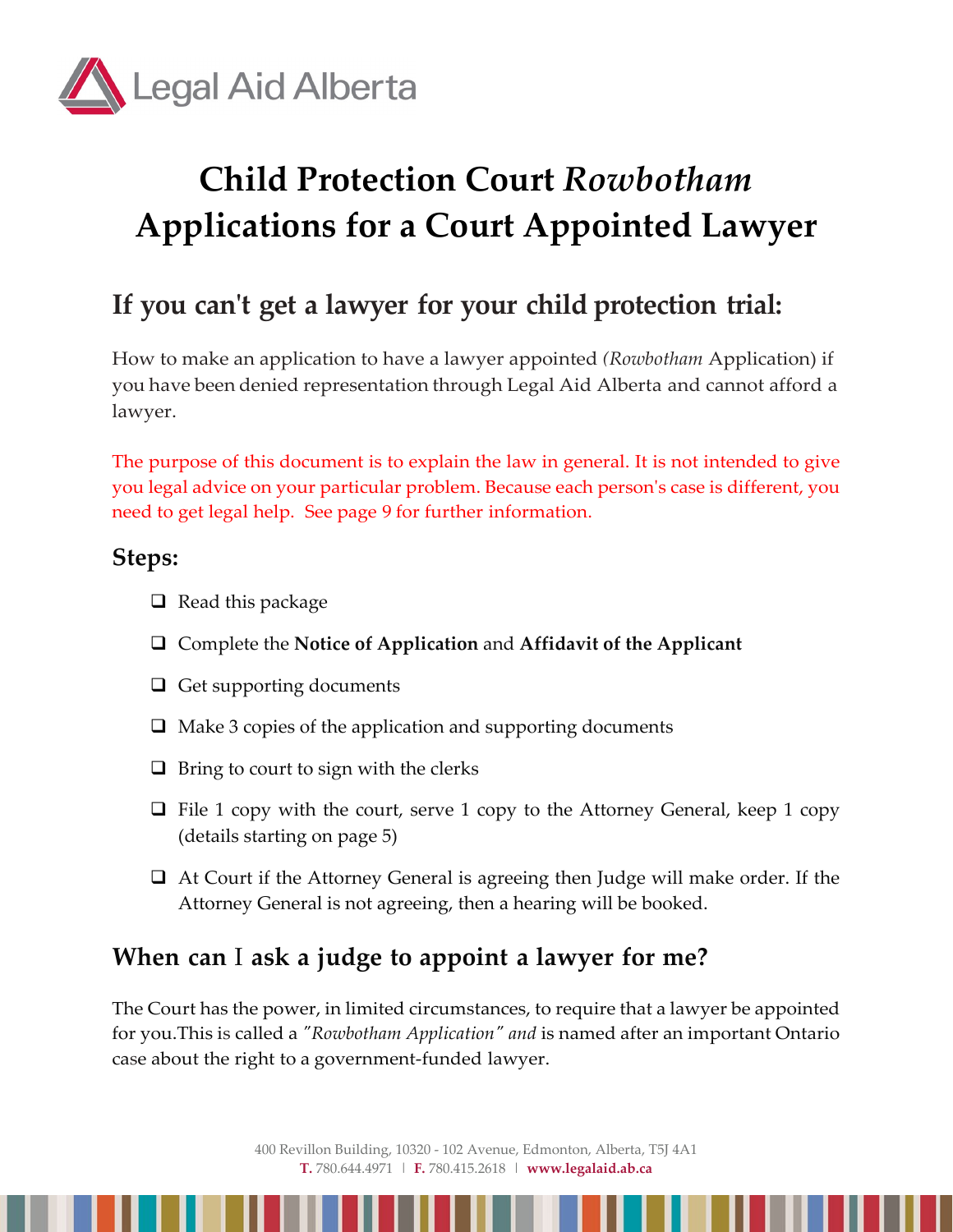

#### **IF YOU:**

- have been denied legal aid,
- want a lawyer but cannot afford one, and
- are facing a serious child protection application, and
- the child protection proceeding is too complex for you to run your own trial, you can ask a judge to appoint a lawyer for you.

Reading this document will help you to understand:

- why a judge can appoint a lawyer for you;
- what you have to prove to the judge;
- when and how to ask the judge to appoint a lawyer for you;
- how to prepare for court; and
- what happens in court.

## **Why can a judge appoint a lawyer for me?**

The Canadian Constitution (*Charter of Rights and Freedoms*) says you have the right to a fair trial.

The Supreme Court of Canada in 1999 held that indigent parents may have a constitutional right under s7 of the Charter of Rights and Freedoms to state-funded counsel in child protection proceedings where the right to security of the person is affected (by state removal of a child from parental custody) and where legal counsel is required to ensure a fair hearing.

Judges have a duty to protect your right to a fair trial. The courts have decided that sometimes a person can't have a fair trial without a lawyer.

If you want a lawyer and you have been denied legal aid, you can ask the judge to appoint a lawyer for you. You need to prove four things to the judge:

- 1. You have been denied legal aid.
- 2. You can't afford a lawyer.
- 3. You face a serious child protection application.
- 4. You can't defend yourself because the child protection application is too complex for you.

If the judge decides that you need a lawyer to get a fair trial, the judge can order a delay of the child protection proceeding. If the judge orders an adjournment, Alberta Justice may have Legal Aid Alberta appoint a lawyer for you.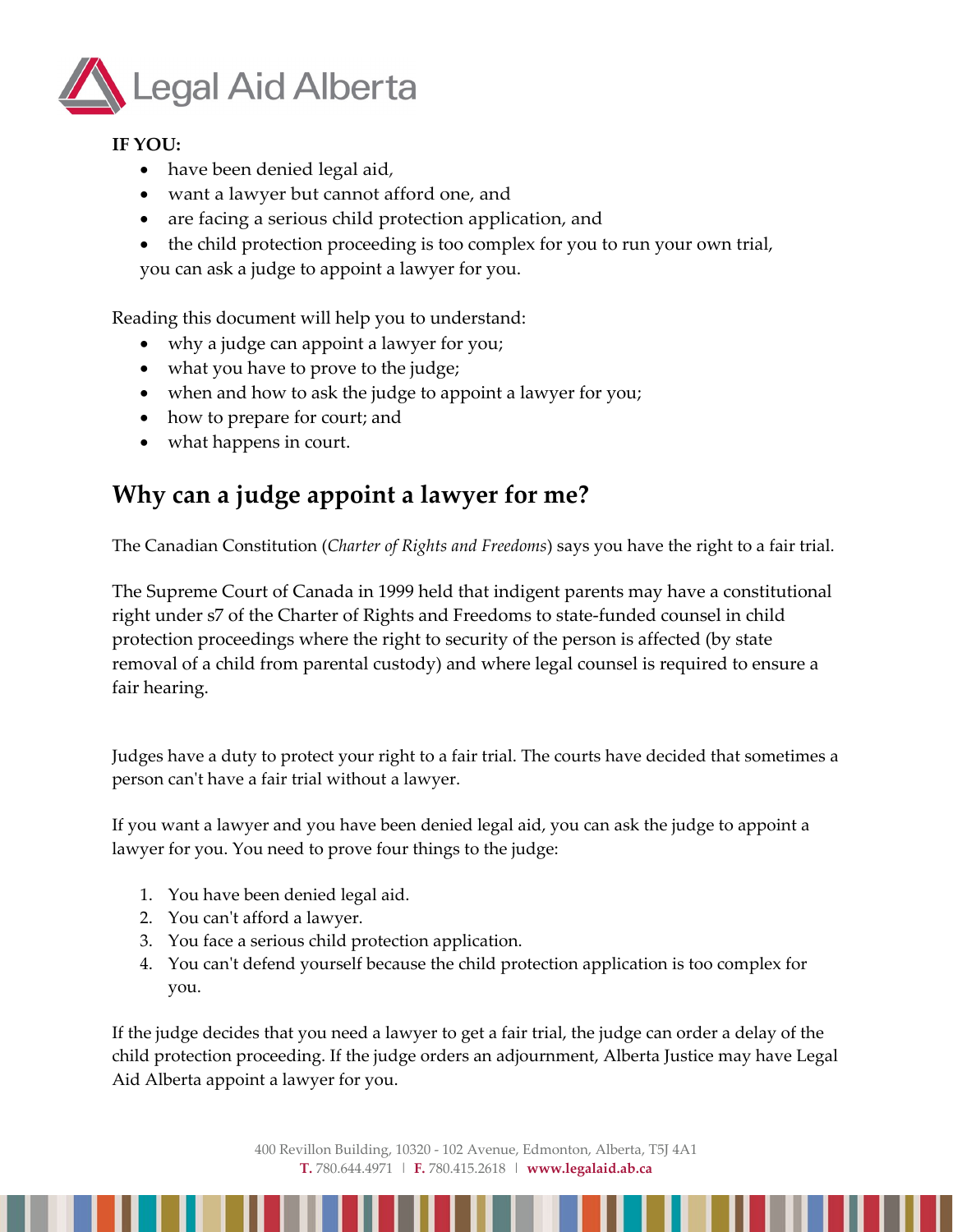

## **What do I have to prove to the judge?**

You have to convince the judge of 4 things:

#### *1. You have been denied legal aid*

You need to show the judge proof that you have been denied legal aid and that your appeal has been denied.

The judge will want to know why Legal Aid Alberta denied your application, and that you have appealed that decision to the Legal Aid Appeals Committee and that your appeal has been denied. To do this you need to provide the letter your from Legal Aid to prove this.

If you do not have the documents from Legal Aid, contact Legal Aid Alberta at 1.866.845.3425 and ask for them.

#### *2. You can't afford a lawyer*

You have to show the judge that you can't afford a lawyer. Give the judge a clear picture of your finances. Be prepared to tell the judge about such things as:

- your job situation;
- your monthly income and expenses;
- your assets and debts, if any; and
- your dependents (for example, a spouse or children that you support).

It helps if you have some documents to support what you tell the judge. For example, if you are on *Alberta Works* (welfare) or *Assured Income for the Severely Handicapped* (AISH), bring your recent payment stubs. You could also bring a personal financial statement along with income taxreturns, payroll records, bank records, or the receipts for support payments.

If you don't provide enough information, it may affect the ability of the judge to order the appointment of a lawyer for you.

You will also have to estimate what it will cost to have a lawyer represent you in the child protection proceeding. This will depend on how long your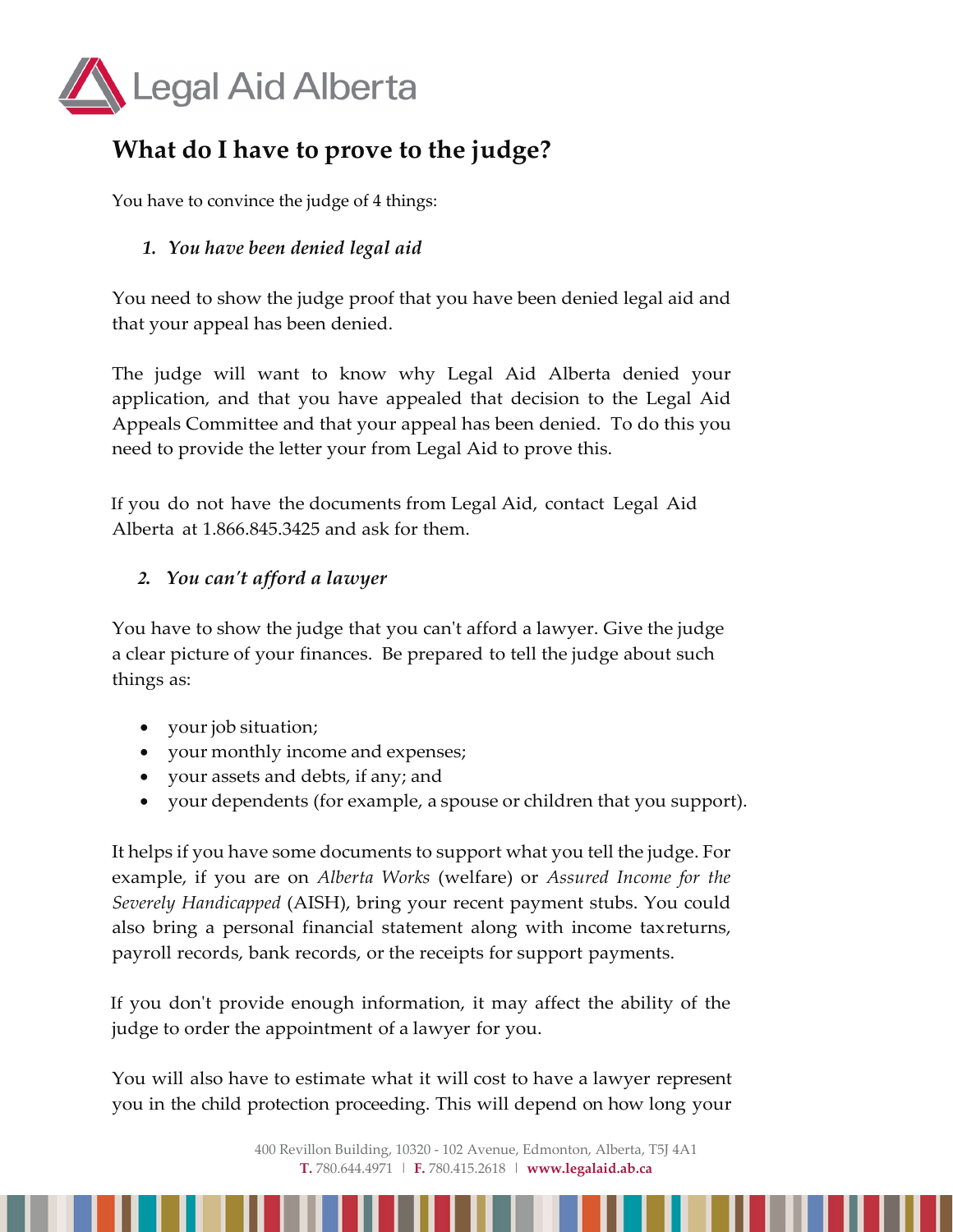

trial is expected to last and the type of child protection application it is (Supervision Order, Temporary Guardianship Order, Permanent Guardianship Order). To help you figure this out, ask 3 lawyers for an estimate of time and fees for a case like yours (to find lawyers who can answer this question, see "Where can I get legal help?" on page 9).

#### *3. You are responding to a complex child protection application*

You have to show the judge that you are opposing and responding to a serious child protection application. Usually "serious" means the state has removed your child from parental custody and is seeking to keep the child for an extended period of time or permanently and seeking to permanently sever your guardianship rights. If the Director will be seeking a Temporary Guardianship Order or a Permanent Guardianship Order, you are facing a serious child protection application.

Ask the Director's counsel to give you a copy of the Notice of Application and Court Report in support of their application. You may also ask Legal Aid Alberta Duty Counsel to help obtain this information and tell you how to contact Legal Aid Alberta.

You have to show the judge that the application to remove your child from your care will have a serious impact on your children and your family.

### *4. You can't defend yourself because the child protection proceeding is too complex for you*

You have to show the judge that the child protection case is too complex for you to represent yourself. For example:

- your case may raise technical legal issues;
- the trial procedure may be difficult for you to follow; or
- there may be too much evidence or too many witnesses for you to handle on your own.

Ask a lawyer to explain what is complex about your case (to find a lawyer who can answer this question, see "Where can I get legal help?" on page 9). Also ask the lawyer to help you identify what evidence you plan to use in the child protection proceeding.

If you can, talk to a lawyer before you go to court. If you can't talk with a lawyer beforehand, ask the judge to help you identify what is complex about your case.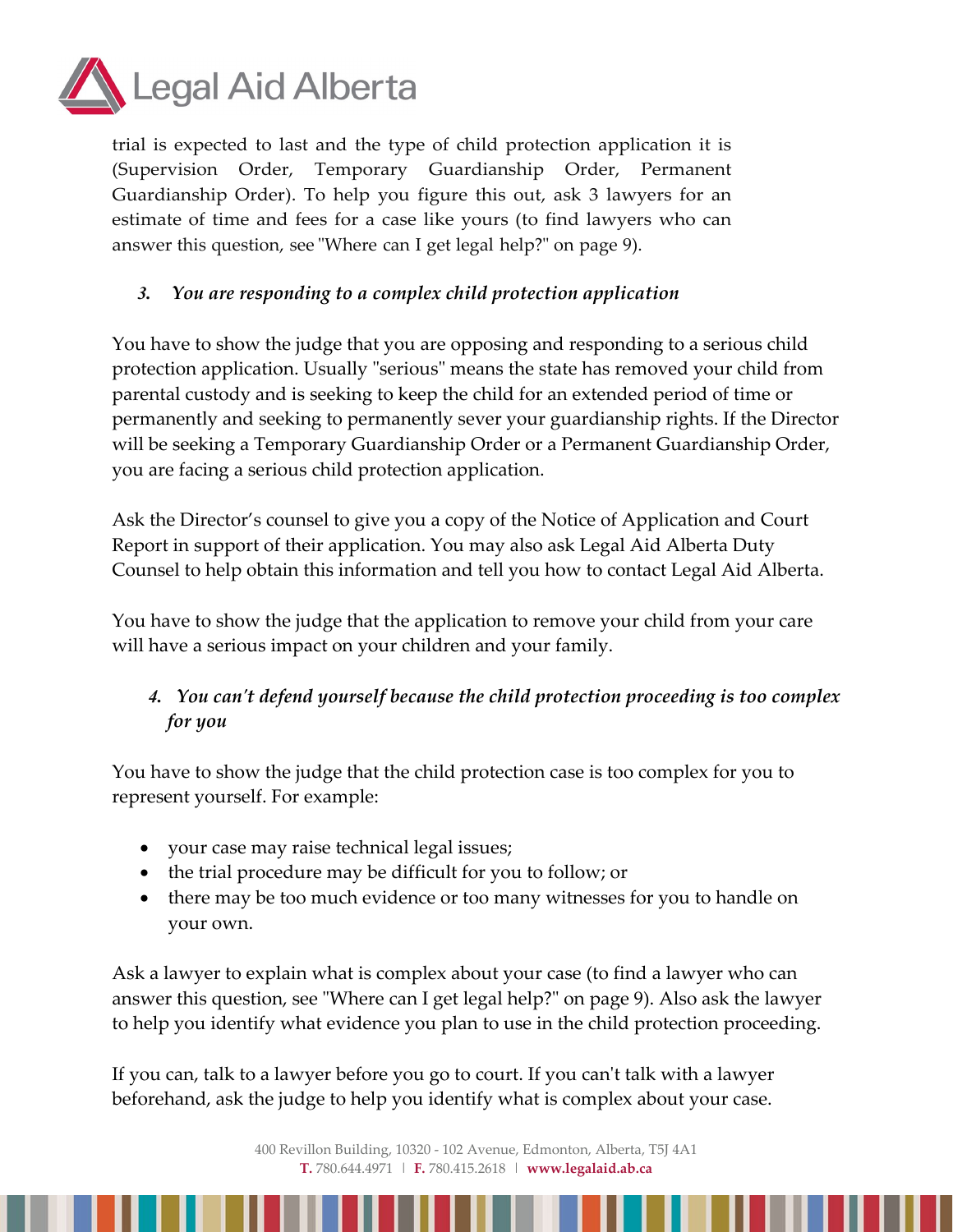

Let the judge know about your:

- education level;
- language ability; and
- knowledge of the child protection court process.

This will help the judge decide if you are able to represent yourself.

## **When and how do I ask the judge to appoint a lawyer?**

To get the judge to order the appointment of a lawyer for you, you have to make a request for an order that you obtain a government-funded lawyer. This request is called a *Rowbotham* application for child protection cases.

## **Apply to the court where your trial will be heard**

Child protection proceedings trials in Alberta take place in Provincial Court.

## **Apply as soon as possible**

Try to apply as soon as you know you cannot get legal aid. What you need to do depends on whether your trial has started.

## **How to Make the Application**

It is best to make your application well before your child protection trial starts. To make a *Rowbotham* Application you have to complete two forms. A copy of a Notice of Application and an Affidavit of the Applicant. These forms are available from Legal Aid. Read them carefully and fill in the blanks with information about yourself and your case. The forms are:

• **Affidavit of the Applicant:** This is a sworn, written statement that gives the Court background information about you and your case. Carefully complete this form. Take this form to the court clerk in order to swear that the information is true. **You cannot sign the form until you are in front of the clerk**.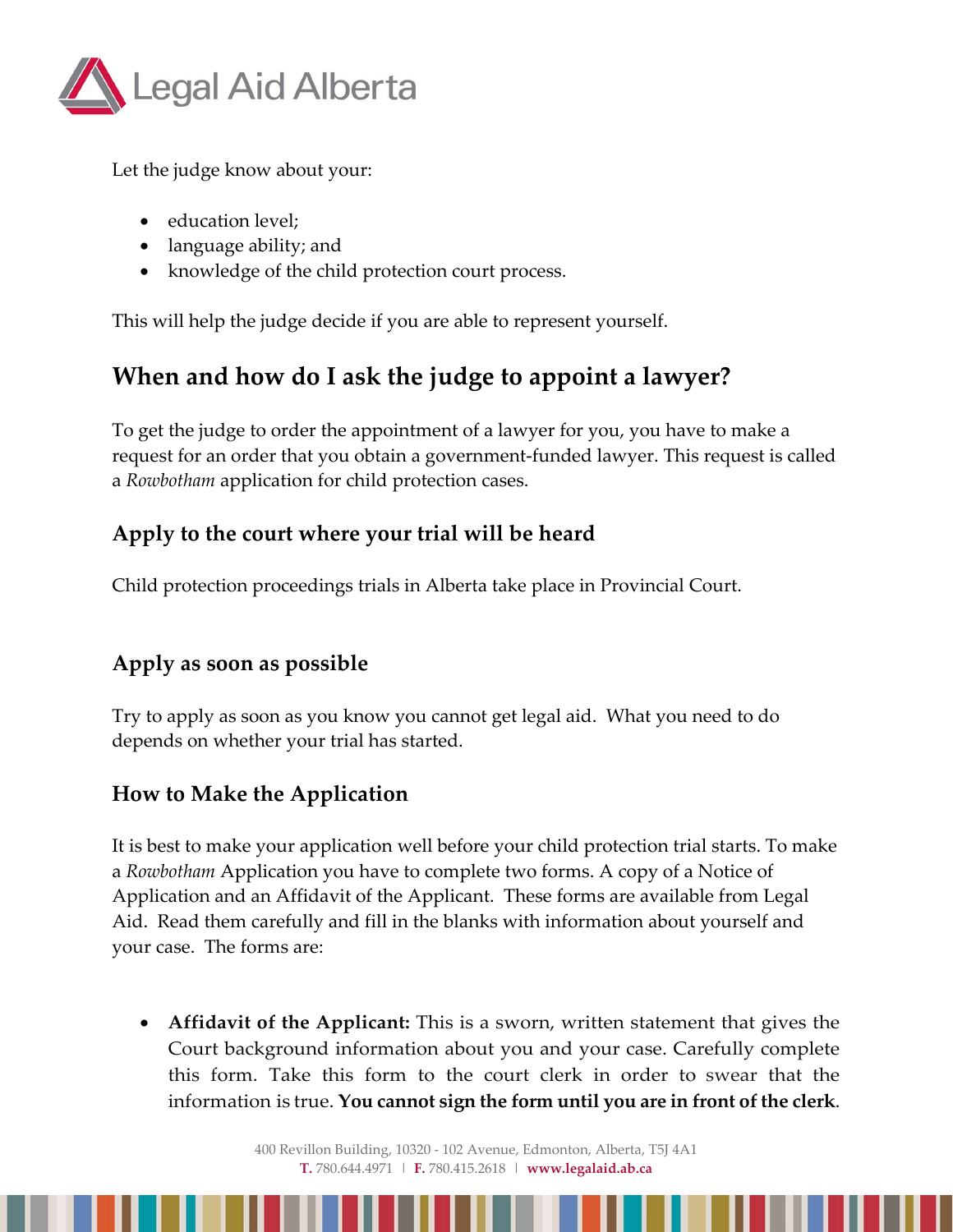

• **Notice of Application:** This is a document that tells the local Attorney General/Director's office that you're asking for your case to be delayed until a government-funded lawyer is appointed to represent you (you are asking for an adjournment of proceedings**,** which you may be entitled to have granted under the Constitution). This is a constitutional issue based on your right to a fair trial.

#### **Here's what you need to do:**

- 1. Complete the form by filling in the blanks and attaching any documents you have gathered.
- 2. Take the Affidavit the Court Clerks to be sworn and signed.
- **3.** Make 3 copies of the signed **Notice of Application** and **Affidavit of the Applicant.**

The Clerk will stamp all the documents and keep the originals. Your application is now filed with the court. *If your case is in Court on the same or a later date, you must go to the Courtroom and adjourn the matter.*

#### **You must now serve the application so that the Attorney General/ Director knows you are making a** *Rowbotham* **Application.**

1. If your application is to be heard outside of Calgary or Edmonton, ask the Clerk's office for the address of the Attorney General/Director's office in that location. If the application is to be served in Calgary or Edmonton, you will have already checked off the address on your Notice of Application.

Take the Notice of Application and Affidavit of the Applicant to the Director's office. After you have taken these documents to the office and given them to the receptionist, you have then served the Attorney General/Director.

If your matter is scheduled for Court on the same day you file your forms, you can give your Notice of Application and Affidavit of the Applicant to the prosecutor in the courtroom where you are scheduled to appear.

In Outside of Calgary or Edmonton ask the Court Clerks or Duty Counsel how to serve the application.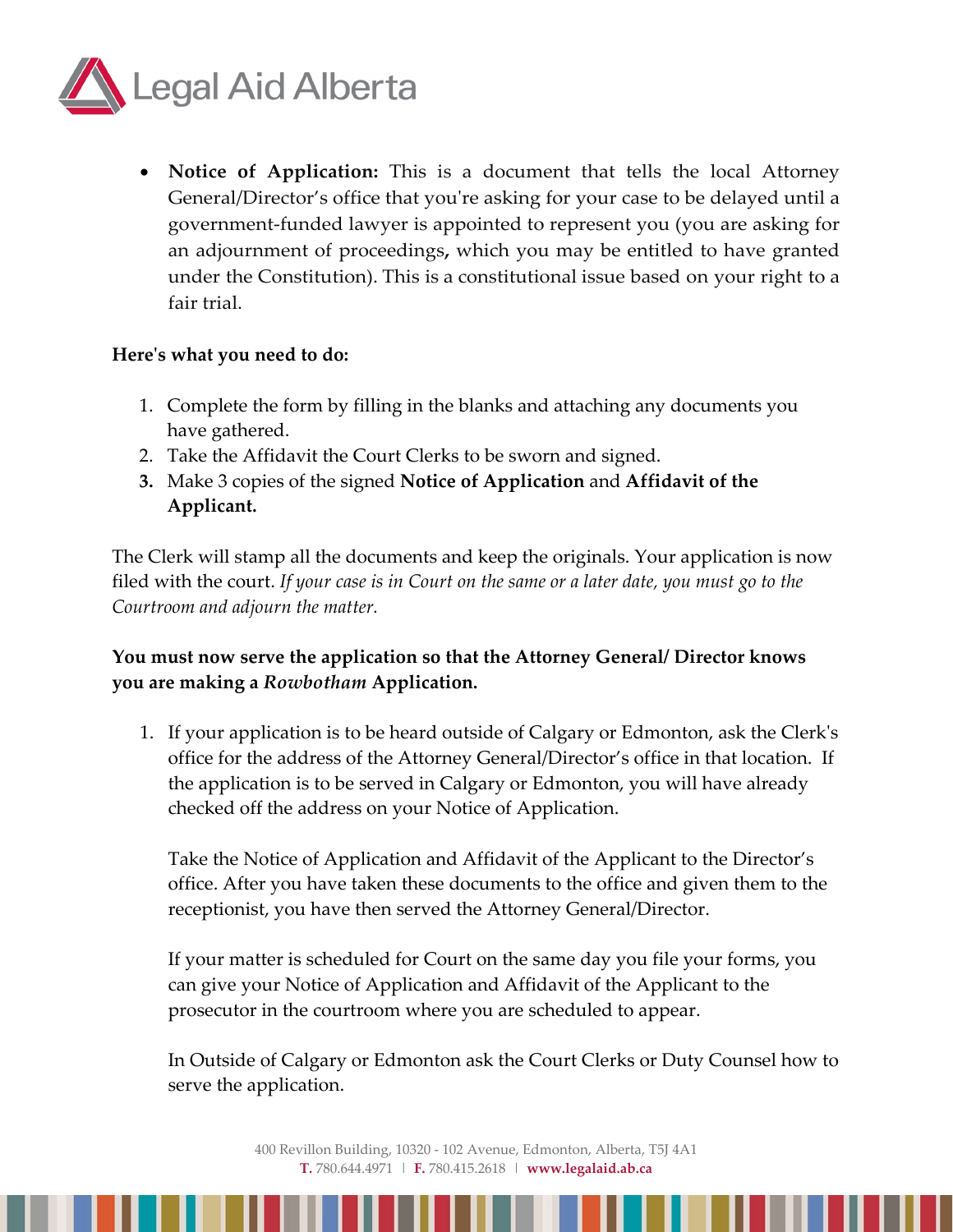

2. Make sure you keep one copy of each document for yourself.

## **How do I prepare for my Rowbotham Hearing?**

If the Attorney General/Director does not consent to your request the matter will proceed to a hearing. A date for your hearing will be set by the Court. Think about what you are going to tell the judge.

Think about how you can prove the 4 points. Remember, you can use:

- your own testimony (what you say to the judge under oath);
- your Affidavit;
- other documents (letters, forms, bank statements, cheque stubs, etc.); and
- witnesses

### **Meet with a lawyer or ask Duty counsel for help**

Ask a lawyer to go over the 4 points and what to expect in court (to find a lawyer, see "Where can I get legal help?" on page 9).

## **If you don't get legal help, you can still make a Rowbotham Application?**

If you follow the instructions in this document, the judge will know what you are asking for.

### **What happens in court at a hearing?**

Whether you apply before or after your trial starts, at some point the judge will hold a short hearing about your application to have a lawyer appointed for you.

#### *You speak first*

You speak first. Call the judge "Your Honour," in Provincial Court. When you have finished, your witnesses speak.

You want to convince the judge that:

• you have been denied legal aid;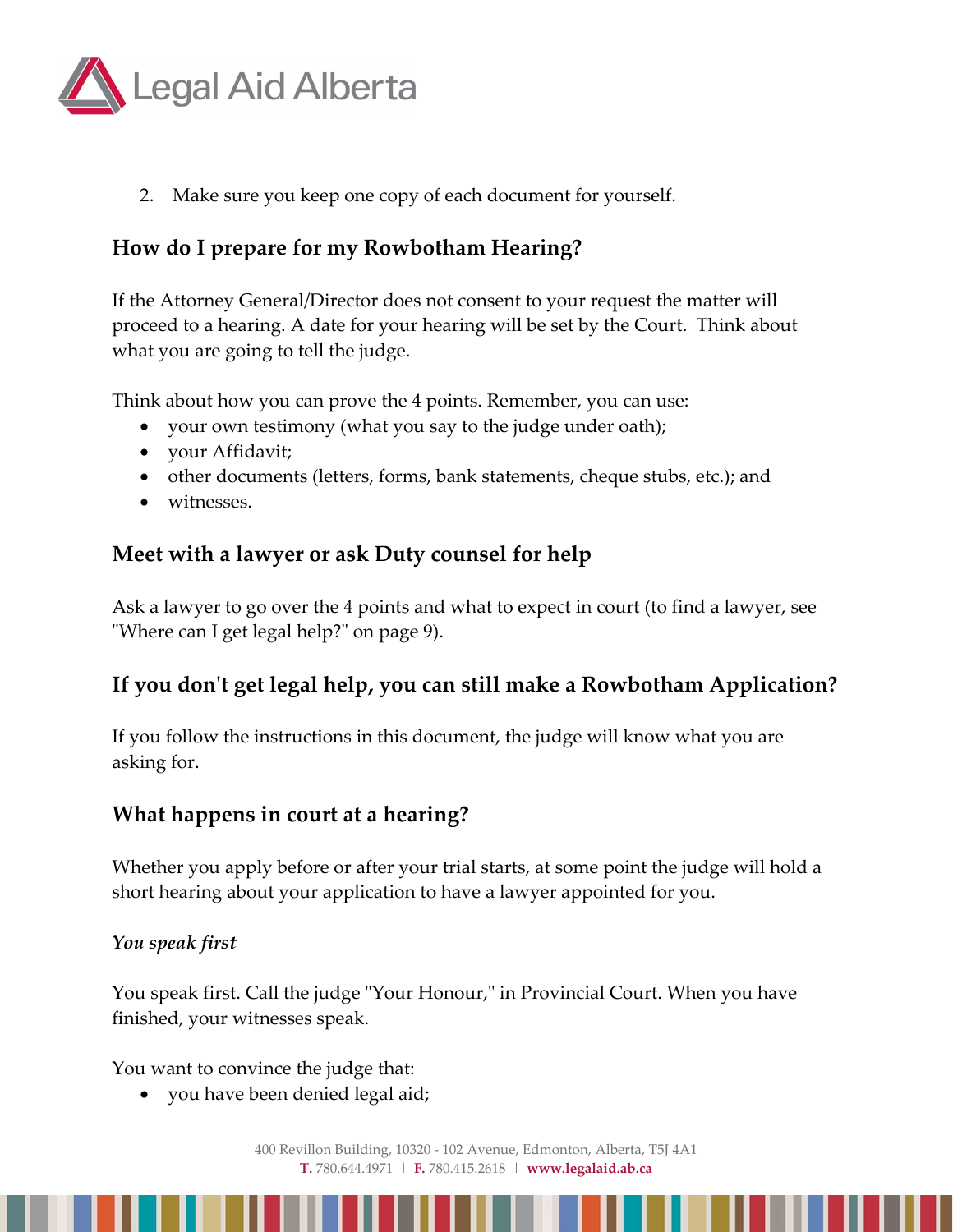

- you cannot afford a lawyer;
- you face a serious child protection proceeding; and
- you can't represent yourself because the child protection proceeding is too complex for you.

You need to give evidence on all 4 points. To present your evidence, you can:

- testify under oath;
- use your Affidavit;
- present documents (for example, cheque stubs) during your evidence; and
- call witnesses

After you or your witnesses testify, the Attorney General/ Director may ask you or your witnesses some questions about your application to get a lawyer. The judge may have some questions, too. Make sure they are answered truthfully. When you address the judge or the Attorney General/Director, refer to your documents or the other parts of your evidence that support the 4 points that you must convince the judge of.

If the judge says you have made a mistake in the procedure, or that you are missing some documents, don't give up. Ask the judge for an adjournment so you can apply again. Also, ask the judge to explain what you should have done in the first place.

#### *Attorney General/Director goes next*

The Attorney General/Director will probably try to prove that you can represent yourself because the child protection proceeding is not serious or complex, or that you can afford a lawyer.

#### *You get the last submission*

You get a chance to speak again after the Attorney General/ Director has finished speaking. When you address the judge, refer to the parts of your evidence that support the points you are trying to make.

#### *The judge decides*

After you and the Attorney General/Director have presented evidence, the judge will decide whether to grant your application. Sometimes the court will adjourn before the judge gives the decision.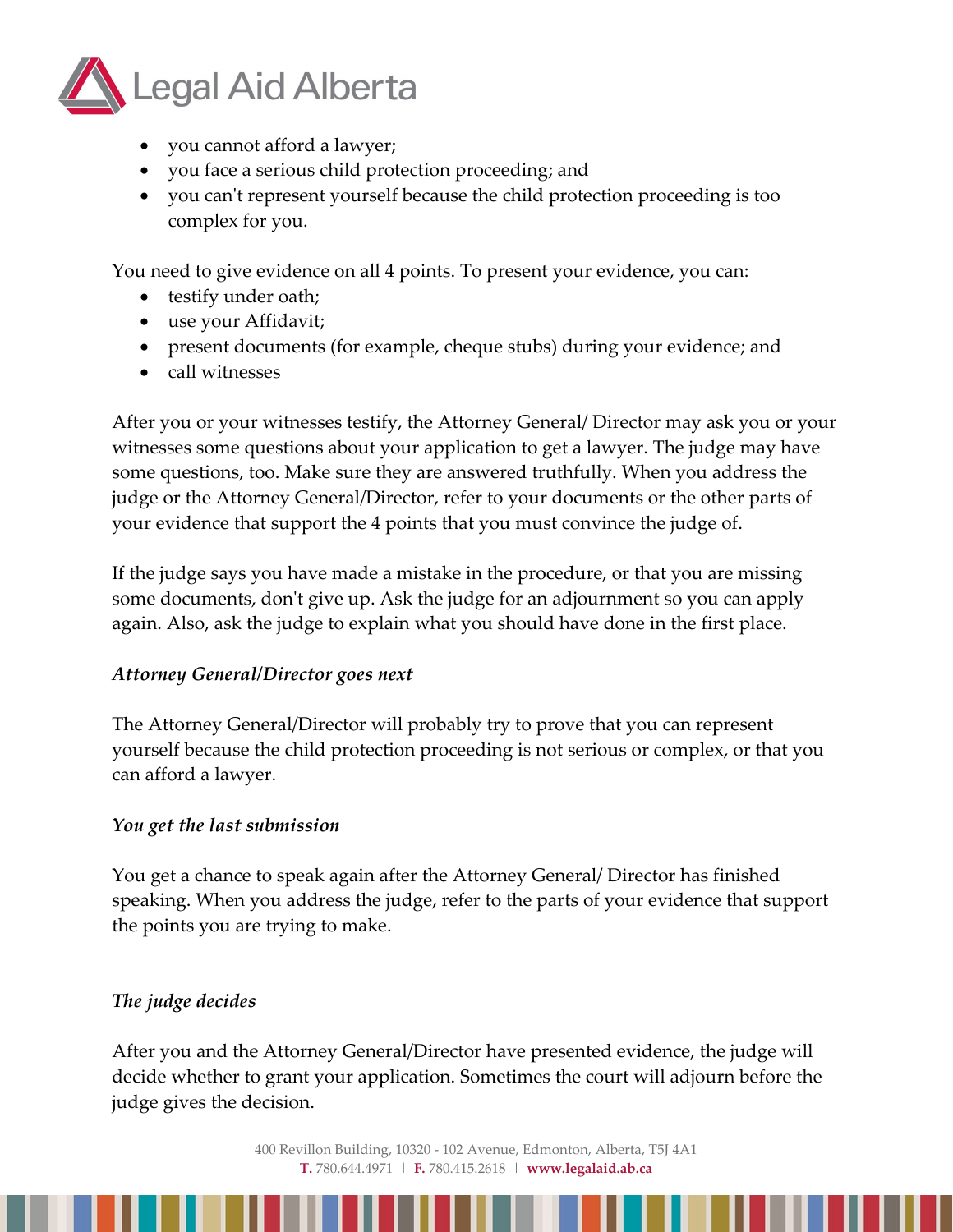

If the judge decides you should have a government-appointed lawyer, he or she will probably order an adjournment of the child protection proceedings. This effectively means that Alberta Justice will be ordered to provide a lawyer for you. You should contact Legal Aid Alberta at 1.866.845.3425 a few days after the granting of the order to make arrangements for the appointment of counsel.

If the judge denies your application, you cannot appeal it. However, if your circumstances change, you can make another *Rowbotham* Application or reapply to Legal Aid Alberta.

## **Where can I get legal help?**

Even if you cannot afford a lawyer to represent you in court, it is a good idea to talk to a lawyer before your application. Here are some suggestions:

- speak to a Duty Counsel lawyer at the courthouse. Legal Aid Alberta has Family Duty Counsel available at some Provincial Court docket courtrooms in Alberta. If you don't have your own lawyer, Duty Counsel can give you advice about the child protection proceeding, court procedures, and your legal rights (if time permits). This service is free. If Duty Counsel does not have enough time, ask when a better time would be and come back. Duty Counsel can also speak on your behalf when you appear in court, but Duty Counsel is unable to act as your permanent lawyer.
- You can call the Legal Aid Alberta at 1-866-845-3425.
- You can also hire your own lawyer. Even if you pay for just two meetings to get basic advice about your particular case, it could be worth the cost. Find out at your first meeting what kind of help the lawyer can give you and what it will cost.
- If you don't know a lawyer who handles child protection cases, call the Lawyer Referral Service. You can call a lawyer and receive a free telephone or other halfhour appointment. If you decide you want to hire the lawyer, remember to ask how much you can expect to pay. Call 1-800-661-1095 toll free.
- If you need assistance with making your application and live in Calgary, you may also be able to get help from Student Legal Assistance (SLA) at the